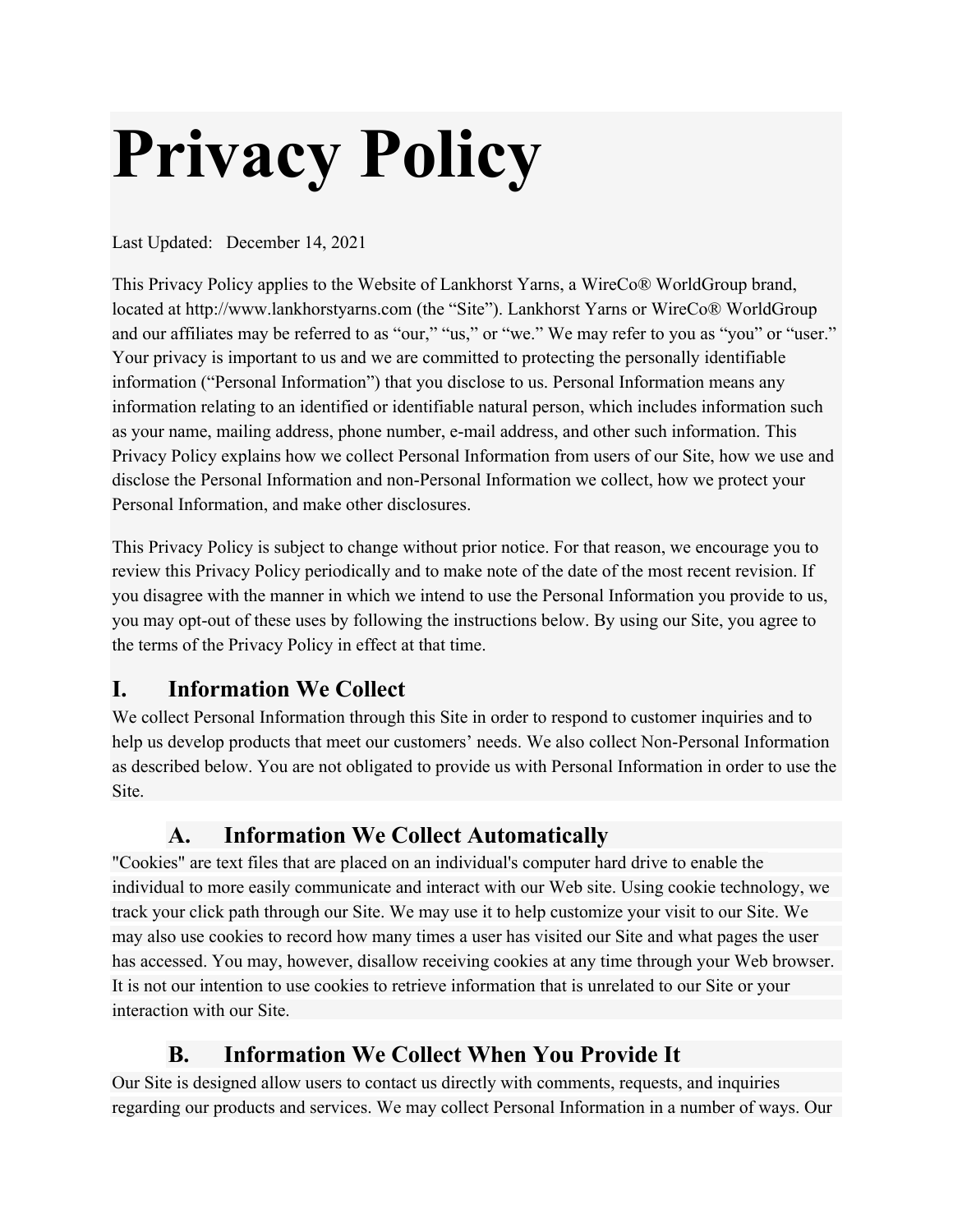"Contact Us" page lists phone and online inquiry options. If you choose to utilize the online inquiry form, you will be asked to submit Personal Information to us. We also post employment opportunities on our "Careers" page and accept submission of resumes and job applications via email links from our Site. In addition, we offer our users the opportunity to receive our free enewsletter by submitting their names, e-mail addresses and other necessary Personal Information. We collect Personal Information from users who choose to send us inquiries through use of any of the options described above.

The following sets out the legal basis for our processing of your Personal Information: when you register for an account or interact with our Site or services, such processing is necessary for the performance of our Site and services; when you respond to or enquire about an employment opportunity, such processing is necessary for the performance of our services; when you communicate with us or sign up for promotional materials or accept cookies, we process such data on the basis of our legitimate interest, and our legitimate interest is to provide you with our marketing communications; where we are required under applicable local law to obtain your consent for sending you marketing information, the legal basis is your consent; when we process or share Personal Information in the event of a sale, we process such data for our legitimate interest in providing our services; when we investigate suspected illegal or wrongful activity, we process such data on the basis of our legitimate interest and our legitimate interest is to ensure compliance with legal requirements and law enforcement requests and for public safety purposes.

#### **II. Information of Children**

We do not knowingly collect any Personal Information from any users under the age of 13 or from users between the ages of 13 and 18. Due to the serious nature of our Site, and the lack of games or other child friendly pages, we have no reason to believe that any children under the age of 18 would be attracted to our Site or have reason to submit any Personal Information to us.

#### **III. Use of Personal Information**

We use Personal Information in order to learn more about our customers, to measure usage patterns on the Site, to enable us to respond to our customer's questions and requests, and to help us in developing products and services to meet our customer's needs. If you submit your Personal Information to us it may be retained in our internal database system for data collection, business research and record keeping purposes. In addition, we will e-mail our e-newsletter to users who have requested it and who have provided us with working e-mail addresses and any other reasonable Personal Information we require. Any user who wishes to cancel receipt of the e-newsletter may do so by following the instructions in the Opt-Out section below. Additional use of your Personal Information that is not described in this Privacy Policy will only take place as required by statute or when we have obtained your consent.

#### **IV. Sharing of Personal Information**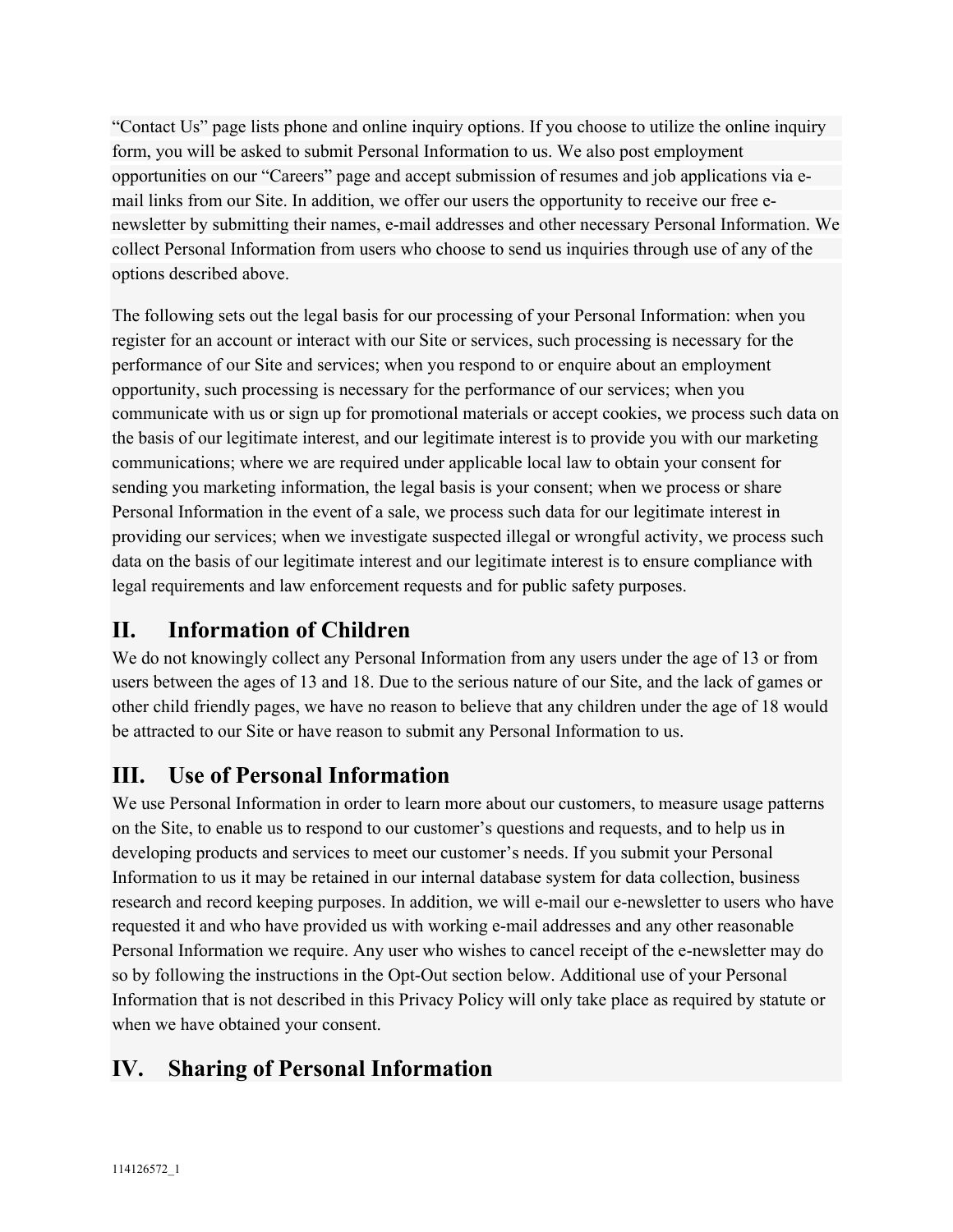We will not provide or sell any Personal Information to marketing research or bulk advertising sales companies. However, we may forward your product requests and inquiries to one of our product distributors in order to enable you to purchase products directly from such distributor and to ensure that your requests are met in the most timely and efficient manner or service providers that perform services on our behalf. In addition, we may disclose personal information about you (a) if we are required or permitted to do so by law or legal process, for example due to a court order or a request from a law enforcement agency, (b) when we believe disclosure is necessary or appropriate to prevent physical harm or financial loss, (c) in connection with an investigation of suspected or actual fraudulent or other illegal activity, and (d) in the event we sell or transfer all or a portion of our business or assets (including in the event of a reorganization, dissolution, or liquidation). We do not sell your Personal Information, and have not done so in the 12 months preceding the effective date of this Privacy Policy.

The EU GDPR, national laws of European Union member states implementing the Regulation and the national laws of the United Kingdom (including the UK GDPR, being the EU GDPR as amended and incorporated into UK law by virtue of the Data Protection, Privacy and Electronics Communications (Amendments etc.) (EU Exit) Regulations 2019) permit the sharing of Personal Information relating to users who are residents of the European Economic Area or the United Kingdom (as applicable) with third parties only under certain circumstances. If you reside in the European Economic Area or the United Kingdom, we will only share your Personal Information as described in our Privacy Policy under the heading "Sharing of Personal Information" if we are permitted to do so under applicable European and national data protection laws and regulations.

#### **V. Retention Period**

We retain Personal Information for as long as needed or permitted in light of the purpose(s) for which it was obtained and consistent with applicable law.

#### **VI. Links to Third-Party Web sites**

We may include on our Site one or more links to Web sites owned and controlled by third-parties, such as our distributors and customers. We provide these links as a convenient means of accessing information that may be useful or of interest to you. Please note, however, that when you click on a link to a third party's Web site, you will not be alerted that you are leaving our Site. This Privacy Policy and the practices that we follow under this Privacy Policy do not apply to the Web sites of any third parties. Third party Web sites are operated independently from our Site. We are not responsible for, nor do we have any control over, the products, services, content, accuracy, or opinions expressed on any third party Web site or for the privacy practices or security standards used by third parties on their respective Web sites. We will not, and are under no obligation to investigate, monitor or check any third party Web sites to which we link for accuracy or completeness, or for any incorrect, inflammatory, slanderous, defamatory, infringing, or unlawful content of materials. Nor are we under any obligation to investigate or monitor how third party Web sites collect, use, or secure any Personal Information you provide to them. You understand and agree that by clicking on a link to a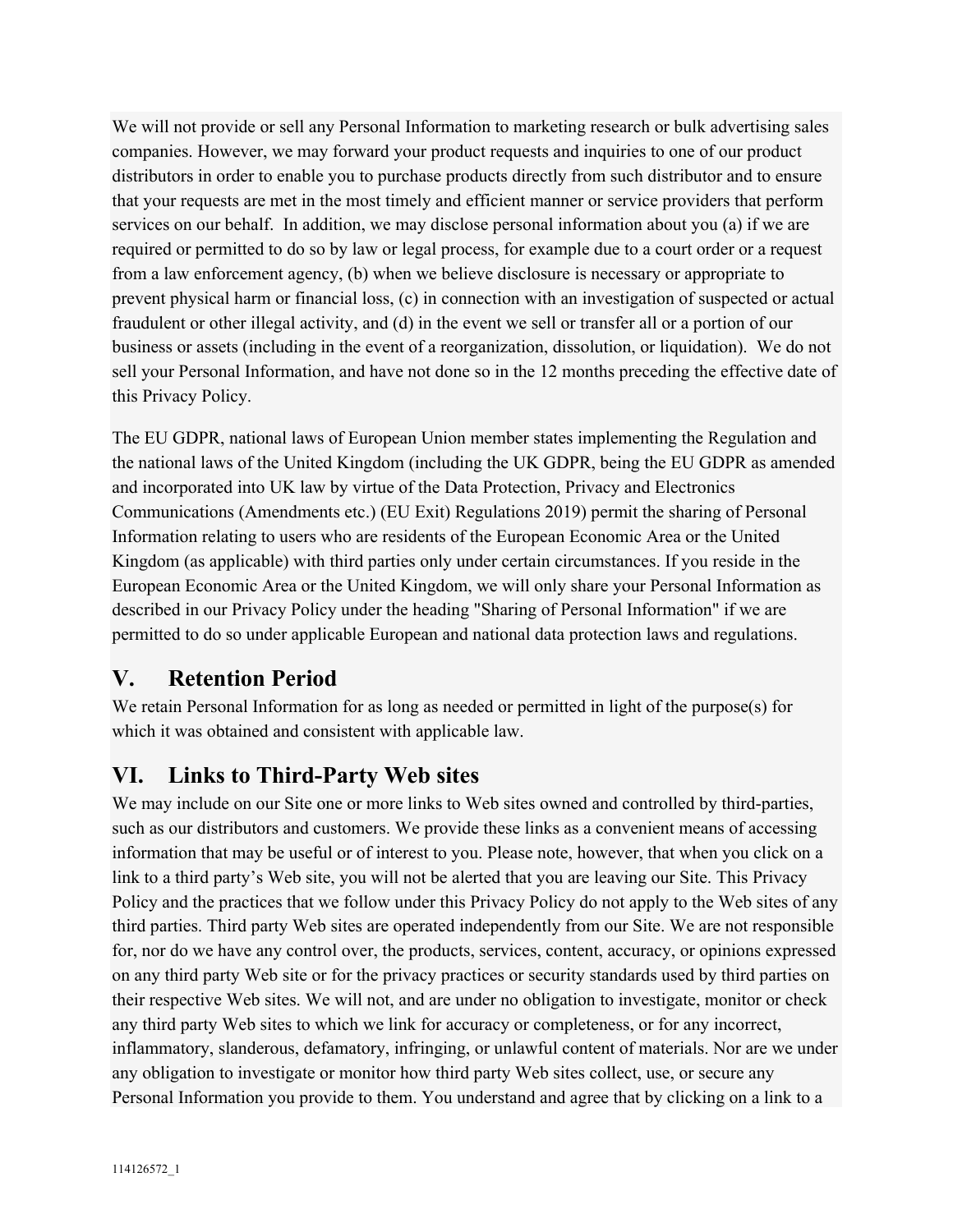third party's Web site, you have left this Site, and the terms stated in this Privacy Policy are no longer in effect.

#### **VII. Do Not Track**

Do Not Track ("DNT") is a privacy preference that users can set in certain web browsers. We do not currently recognize or respond to browser-initiated DNT signals.

# **VIII. Opt-Out**

You may choose to have your name taken off of our e-newsletter list, to review and/or update the information that you have provided to us, or to request the removal of your Personal Information from our database by calling us at the phone number listed on the "Contact Us" page of our Site, or by sending us an e-mail by completing the information and clicking on the "Send" link on our "Contact Us" page.

## **IX. Security**

We are committed to ensuring that your information is secure. In order to prevent unauthorized access or disclosure, we have put in place suitable physical, electronic, and managerial procedures to safeguard and secure the information we collect online. However, due to the open communication nature of the Internet, we cannot guarantee that communications between you and us, and us and you will be free from unauthorized access by third parties.

#### **X. Your Acceptance of this Policy**

By using this Site, you signify your acceptance of our Privacy Policy. If you do not agree to this Privacy Policy, please do not use our Site. We reserve the right, at our discretion, to change, modify, add, or remove portions from this Privacy Policy at any time so visitors are encouraged to review this policy from time to time. Your continued use of our Site following the posting of changes to these terms means you accept these changes.

#### **XI. How to exercise your rights**

We take steps to keep your Personal Information accurate and up to date. Individuals in Andorra, Argentina, Australia, California, Canada, European Union, Faroe Islands, Guernsey, Hong Kong, Israel, Isle of Man, Japan, Jersey, Mexico, New Zealand, Singapore, South Korea, Switzerland, the United Kingdom, Uruguay, and certain other jurisdictions may have certain data subject rights. These rights vary, but they may include the right to: (i) request access to and rectification or erasure of their Personal Information; (ii) restrict or object to the processing of their Personal Information; and (iii) obtain a copy of their Personal Information in a portable format. Individuals may also have the right to lodge a complaint about the processing of Personal Information with a competent local or national data protection authority. We do not sell your Personal Information, so you are already opted-out of such sales. We will not discriminate against you for exercising any of these rights, for example, by charging a different price or denying goods or services.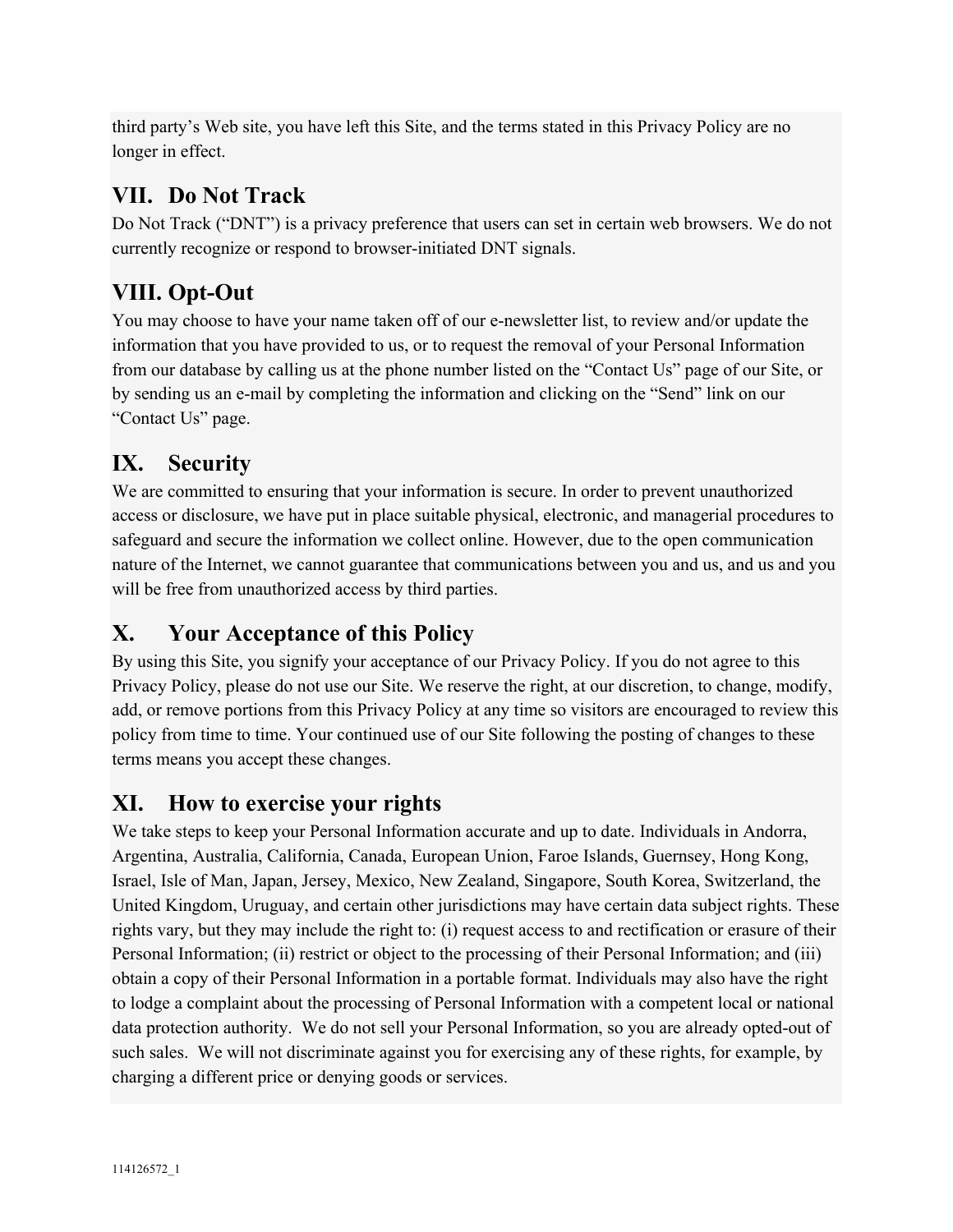If you wish to exercise any of these rights please contact us by calling at the phone number listed on the "Contact Us" page of our Site, or by sending us an e-mail by completing the information and clicking on the "Send" link on our "Contact Us" page. We will review your requests and respond accordingly. The rights described herein are not absolute and we reserve all of our rights available to us at law in this regard. Additionally, if we retain your Personal Information only in de-identified form, we will not attempt to re-identify your data in response to a request.

If you make a request related to Personal Information about you, we will need to verify your identity. If it is necessary to collect additional information from you, we will use the information only for verification purposes and will delete it as soon as practicable after complying the request.

If you make a request through an authorized agent, we will require written proof that the agent is authorized to act on your behalf.

# **XII. Transfers from the European Economic Area or the United Kingdom**

By using the Site you understand that your Personal Information will be transferred to countries outside of your country of residence, including the United States, which may have data protection rules that are different from those of your country. In certain circumstances, courts, law enforcement agencies, regulatory agencies or security authorities in those other countries may be entitled to access your Personal Information. Some of the non-EEA countries are recognized by the European Commission or UK Government (as applicable) as providing an adequate level of data protection according to EEA or United Kingdom standards (the full list of these countries is available here for the European Commission and here for the UK Government). For transfers from the EEA or United Kingdom to countries not considered adequate by the European Commission or the UK Government (as applicable), we have put in place adequate measures to protect your Personal Information. The adequate measures we have put in place include the use of standard contractual clauses that have been approved by the UK Government, European Commission or other relevant authorities (as applicable). You may obtain further information of these on request by using the "Contact Us" page.

# **XIII. EU GDPR, UK GDPR and UK Data Protection Act - Right to lodge a complaint before the Data Protection Authority**

We encourage you to contact us directly and allow us to work with you to address your concerns. Nevertheless, where the EU GDPR, UK GDPR or UK Data Protection Act 2018 applies you have the right to lodge a complaint with a competent local or national data protection supervisory authority, in particular in the United Kingdom or the EU Member State where you reside, work or the place of the alleged infringement. You have the right to do so if you consider that the processing of Personal Information relating to you infringes applicable data protection laws.

## **XIV. California Consumer Privacy Act Disclosure**